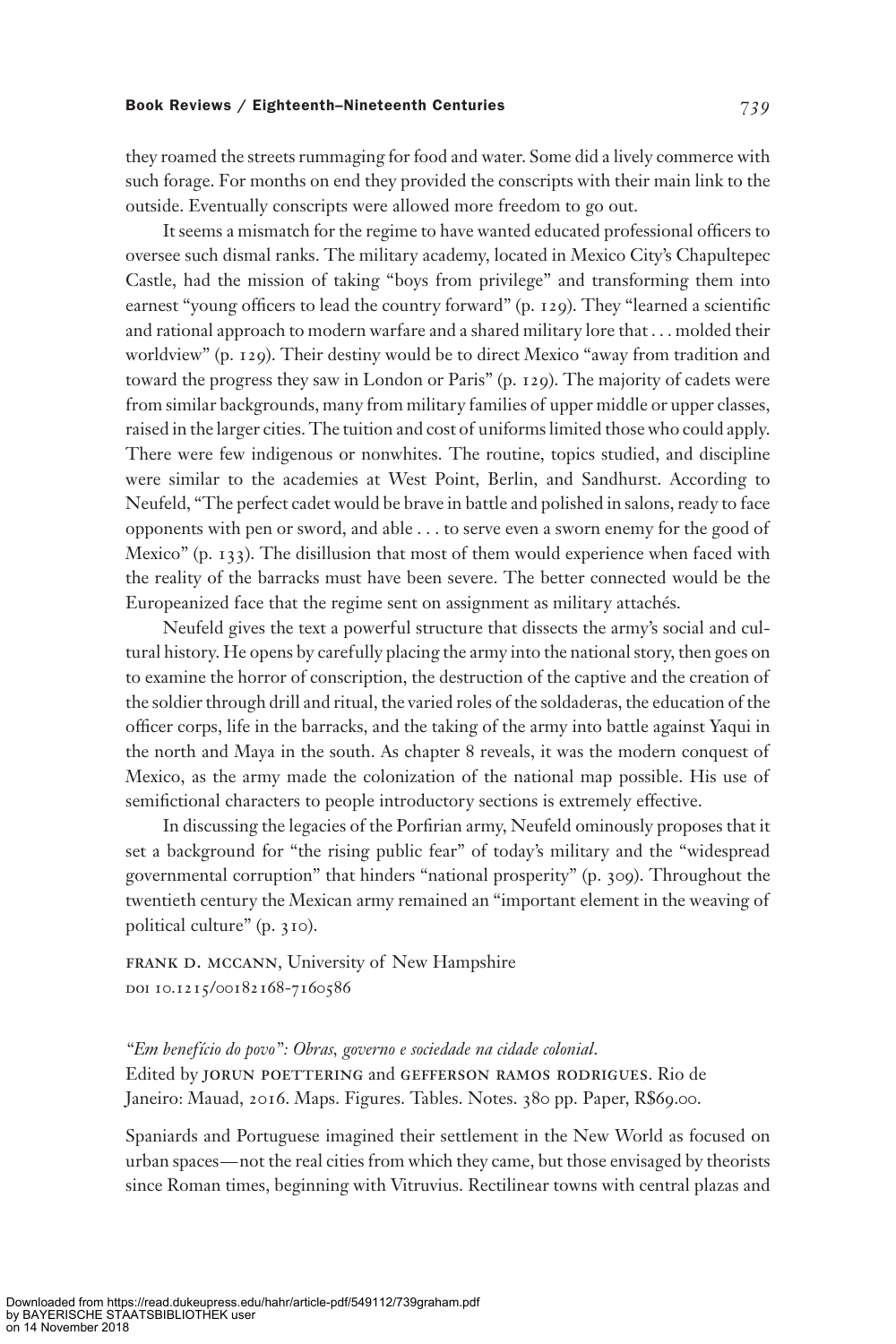prominently placed churches and government palaces made religious and secular authority real. Besides laying out plans and maintaining order, authorities would also protect the property of the rich and succor the poor and the sick. In Portuguese America these broad functions fell under the rubric of polícia, as is still true today.

Urban planning and social assistance (with an underlying interest in social control) link the 13 chapters of this book edited by two scholars, a German and a Brazilian. All but three chapters deal with Latin America, principally Brazil. But the subjects raised touch on universal issues and experiences as cities everywhere have confronted the dilemmas posed by growing populations and conflicting interests. Planners made concessions to geographical realities and, over time, significant alterations to original plans; in Rio de Janeiro, for instance, leaders confronted an uneven topography, with the original center of town on swampy ground. But Sabine Panzram calculates that over 40 percent of all colonial cities in Spanish America were rectangular, and she shows how King Philip II's ordenanzas were largely based on the works of Vitruvius.

Antonia da Silva Mota examines more than 800 petitions for land addressed to the county council (câmara) of São Luís do Maranhão from 1720 to 1820, which included the petitioners' names as well as their professions, ethnicity or race, and gender. She finds that, despite an earlier plan reflecting Renaissance notions of symmetry and rational order, many, many urban lots were taken over and built on before any legal steps regarding ownership had even been taken. Imprecise and overlapping boundaries were the result. A boom in exports of cotton and rice in the latter half of the eighteenth century resulted in an enormous jump in land value. City councilmen began to use their position for private gain, revoking earlier restrictions on lot size. This led to the concentration of ownership and the expulsion of earlier settlers, who were then forced onto swampy areas or very distant lots. On the other hand, the exchange of cash enabled a few persons of once lowly position—even former slaves—to secure titles to valuable urban plots.

George F. Cabral de Souza focuses his attention on the county council of Recife, cautioning the reader that Recife should not be considered typical. Here it is not physical structures that loom predominant in the records of the council but public health: illness and hygiene, medical care, orphans, the handicapped, food supply (especially proteins), or cattle loose on the streets. Unintended consequences are exemplified by the fact that when leather from elsewhere undercut the market in Recife, the supply of meat in the city plummeted and its price radically increased.

The cities of Olinda and Recife sometimes clashed over the problem of relying on the same water supply, but for different and conflicting purposes. Olinda, the older city founded in the 1530s, had built a dam on the adjoining small river to form a small lake with an appropriate spillway. Across the top of the dam they built a road. Eventually the slightly downstream Recife—begun later but enjoying a better port—greatly outstripped Olinda in wealth. Its residents believed, or said that they believed, that the lake was a breeding ground for disease-transmitting mosquitoes. Depending on which side gained the ear of the Lisbon-appointed governor, the dam was torn down, rebuilt, and then torn down again. The dispute lasted for decades, providing historian Gefferson Ramos Rodrigues with a plenitude of documents that demonstrate shifting centers of power.